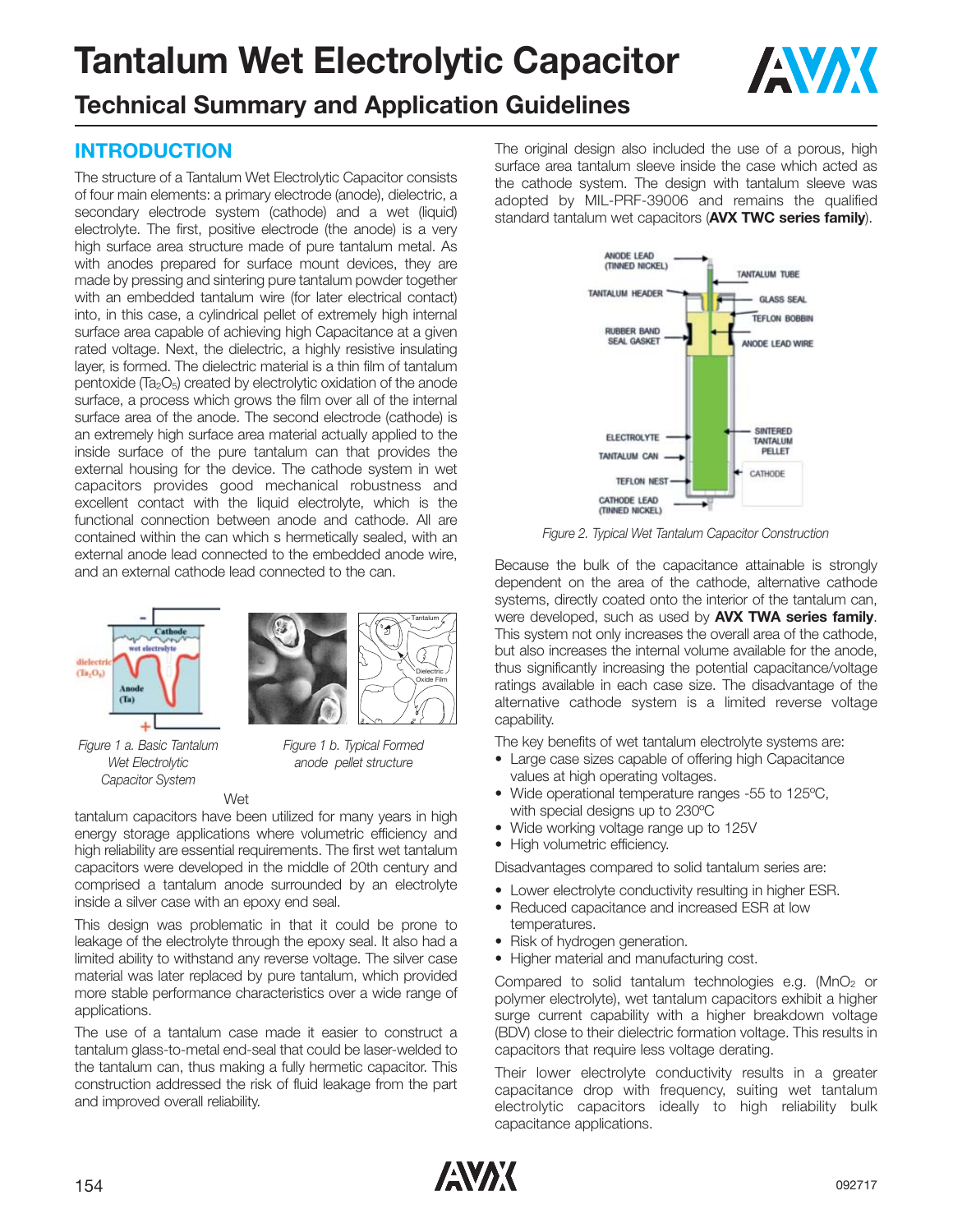

# **Technical Summary and Application Guidelines**

## **SECTION 1 ELECTRICAL CHARACTERISTICS AND EXPLANATION OF TERMS**

## **1.1 CAPACITANCE**

#### **1.1.1 Rated Capacitance**

Capacitance is measured at 120Hz and 25°C with 2.0V DC bias applied. A small reduction in capacitance level (<2%) may be observed at rated voltage.

#### **1.1.2 Capacitance Tolerance**

This is the permissible variation of the actual value of the capacitance from the rated value. For additional reading, please consult the AVX technical publication "Capacitance Tolerances for Solid Tantalum Capacitors".

#### **1.1.3 Temperature dependence of capacitance.**

The capacitance of a tantalum capacitor varies with temperature. This variation itself is dependent to a small extent on the case size and rating as shown in Figure 1.1.3; capacitance limits for individual ratings at -55°C, +85°C and +125°C are given in the data sheet.

#### **1.1.4 Frequency dependence of capacitance.**

Capacitance levels decrease with increasing frequency. Figure 1.1.4a across shows the typical capacitance versus frequency behavior of a TWC series (conventional tantalum sleeve) design. Figure 1.1.4b illustrates typical capacitance characteristics versus frequency for several different ratings of the TWA series (wet system with alternative cathode).

10 ್ನೇ 5 **Delta Capacitance %** Delta Capacitance 0 -5 -10 -15 -20 -75 -50 -25 0 25 50 75 100 125 150 **Temperature ºC**

**Typical Range of Capacitance Change over Temperature**





*Figure 1.1.4 a: TWC Typical Capacitance vs. Frequency*



*Figure 1.1.4 b: TWA Typical Capacitance vs. Frequency*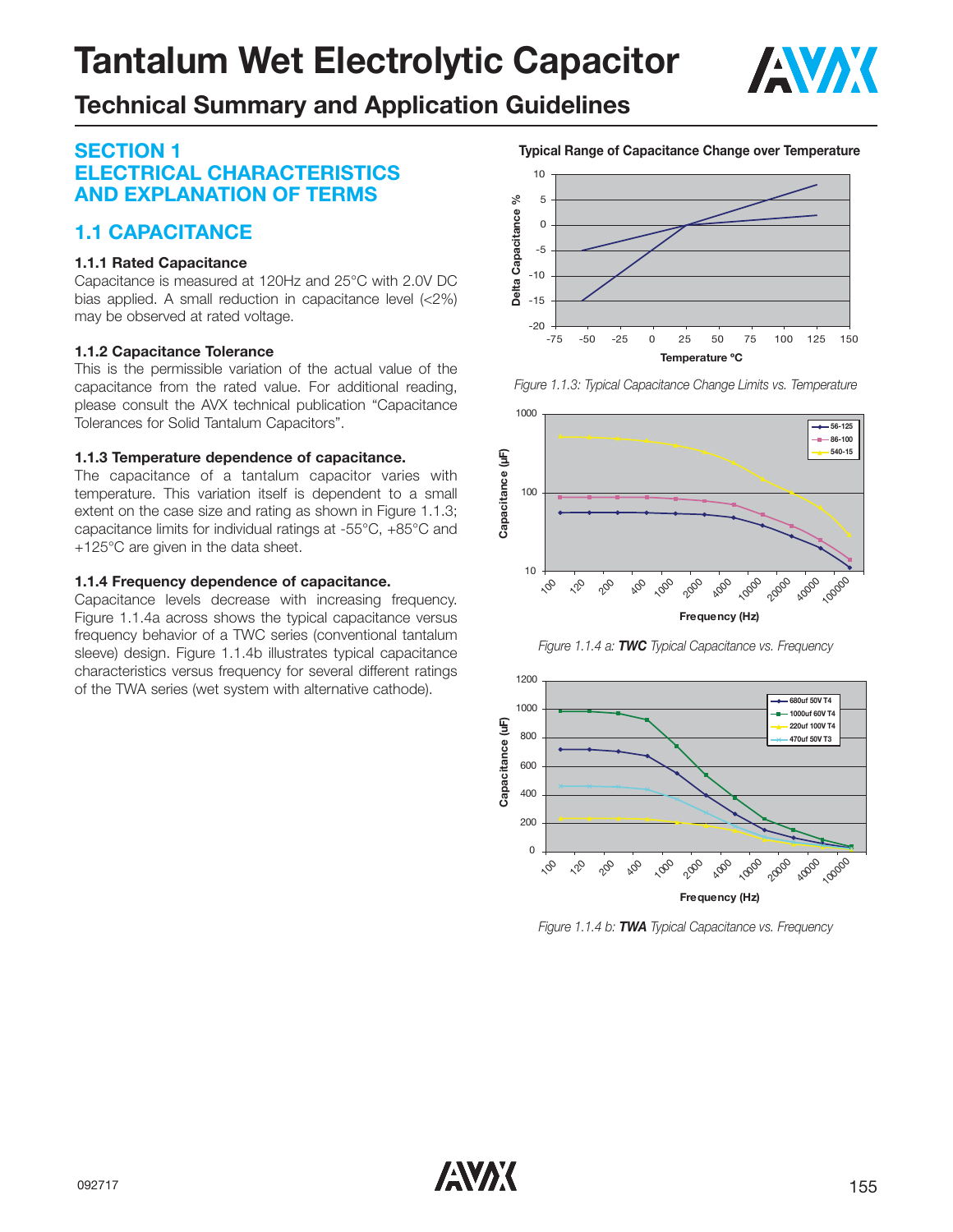

# **Technical Summary and Application Guidelines**

## **1.2 VOLTAGE**

#### **1.2.1 Rated DC Voltage (VR)**

This is the maximum continuous DC voltage that the part may be subjected to at temperatures from -55°C to +85°C.

#### **1.2.2 Category voltage (V<sub>c</sub>).**

This is the maximum voltage that may be applied continuously to a capacitor over its temperature range. It is equal to the rated voltage  $V_R$  from -55°C to +85°C, beyond which it is subject to a linear derating, to 2/3

V<sub>R</sub> at 125°C See Figure 1.2.1 below for voltage derating with temperature.



*Figure 1.2.1 Voltage Derating over Temperature*

The maximum working voltage for temperatures between 85°C and 125°C can also be found from the following formula:

$$
Vmax = \left(1 - \frac{(T - 85)}{125}\right) \times V_{\text{R}}
$$

where T is the required operating temperature.

#### **1.2.3 Surge voltage**  $(V<sub>s</sub>)$ **.**

This is the highest voltage that may be applied to a capacitor for short periods of time in circuits with minimum series resistance of 33Ohms. This includes the peak AC ripple voltage in addition to the DC bias voltage.

Table 1.2.3 below illustrates the maximum allowable surge voltage for each voltage rating.

| <b>Voltage</b>                  |                                 |  |  |  |
|---------------------------------|---------------------------------|--|--|--|
| Rated (85°C)<br>$(85^{\circ}C)$ | Surge (85°C)<br>$(85^{\circ}C)$ |  |  |  |
| 6                               | 69                              |  |  |  |
| 8                               | 9.2                             |  |  |  |
| 10                              | 11.5                            |  |  |  |
| 15                              | 17.3                            |  |  |  |
| 25                              | 28.8                            |  |  |  |
| 30                              | 34.5                            |  |  |  |
| 50                              | 57.5                            |  |  |  |
| 60                              | 69.0                            |  |  |  |
| 75                              | 86.3                            |  |  |  |
| 100                             | 115.0                           |  |  |  |
| 125                             | 144.0                           |  |  |  |

*Table 1.2.3*

*85ºC Surge Voltage ratings*

#### TWC Series Family Surge Test:

Typical surge voltage testing consists of 1000 cycles of an applied 30 second surge voltage followed by a 5.5 minute discharge period. Voltage application is made through a resistance of  $(1,000 \pm 100)$  ohms in series with the capacitor. Each surge voltage cycle is performed in such a manner that the capacitor is discharged through a 1 kOhm resistor at the end of 30 seconds of applied voltage. Upon completing the test, the capacitors are allowed to stabilize at room temperature and measured to the following limits:

- 1. Capacitance shall be within the initial 25°C tolerance
- 2. DC leakage shall not exceed the initial 25°C limit
- 3. DF shall not exceed the initial 25°C limit
- 4. Capacitors shall be visually examined for mechanical damage and leakage of electrolyte.

#### TWA Series Family Surge Test:

The surge voltage may be applied up to 10 times in an hour for periods of up to 30 seconds at a time. The surge voltage must not be used as the design parameter for circuits in which, in the normal course of operation, the capacitor is periodically charged and discharged to.

#### **1.2.4 High Temperature Voltage (V<sub>T</sub>)**

High temperature capacitor series (TWA-Y and TWC-Y) (designed for operation above 125°C) can be operated at 60% of their rated DC voltage  $(V_R)$  at 200°C for a period specified in their individual data sheets. The specialty high temperature TWA-X series is designed to service at extremes 200-230°C. For maximum operating voltage and time at the temperature see the TWA-X series specification.

#### **1.2.5 Reverse voltage and Non-Polar operation.**

Tantalum wet capacitors are inherently polar devices with the positive terminal identified on the body of the component. It is advisable to avoid the application of reverse voltage at all times. However, they do have the capability to withstand some reverse voltage as follows:

#### TWC Series Family Reverse Voltage Operation

TWC series allow limited reverse voltage levels of up to 3V for a maximum of 125 Hours. Capacitors evaluated to these conditions have met the following requirements:

- 1. DCL shall not exceed 125% of the initial value specified.
- 2. Capacitance shall remain within the initial tolerance (5%, 10%, 20%).
- 3. DF shall not exceed the initial limit specified.

#### TWA Series Family Reverse Voltage Operation

Continuous application of reverse voltage without normal polarization may result in an increase in leakage current. Reverse voltage ratings are designed to cover exceptional conditions where small level excursions into incorrect polarity may occur. The values quoted do not apply to continuous reverse operation.

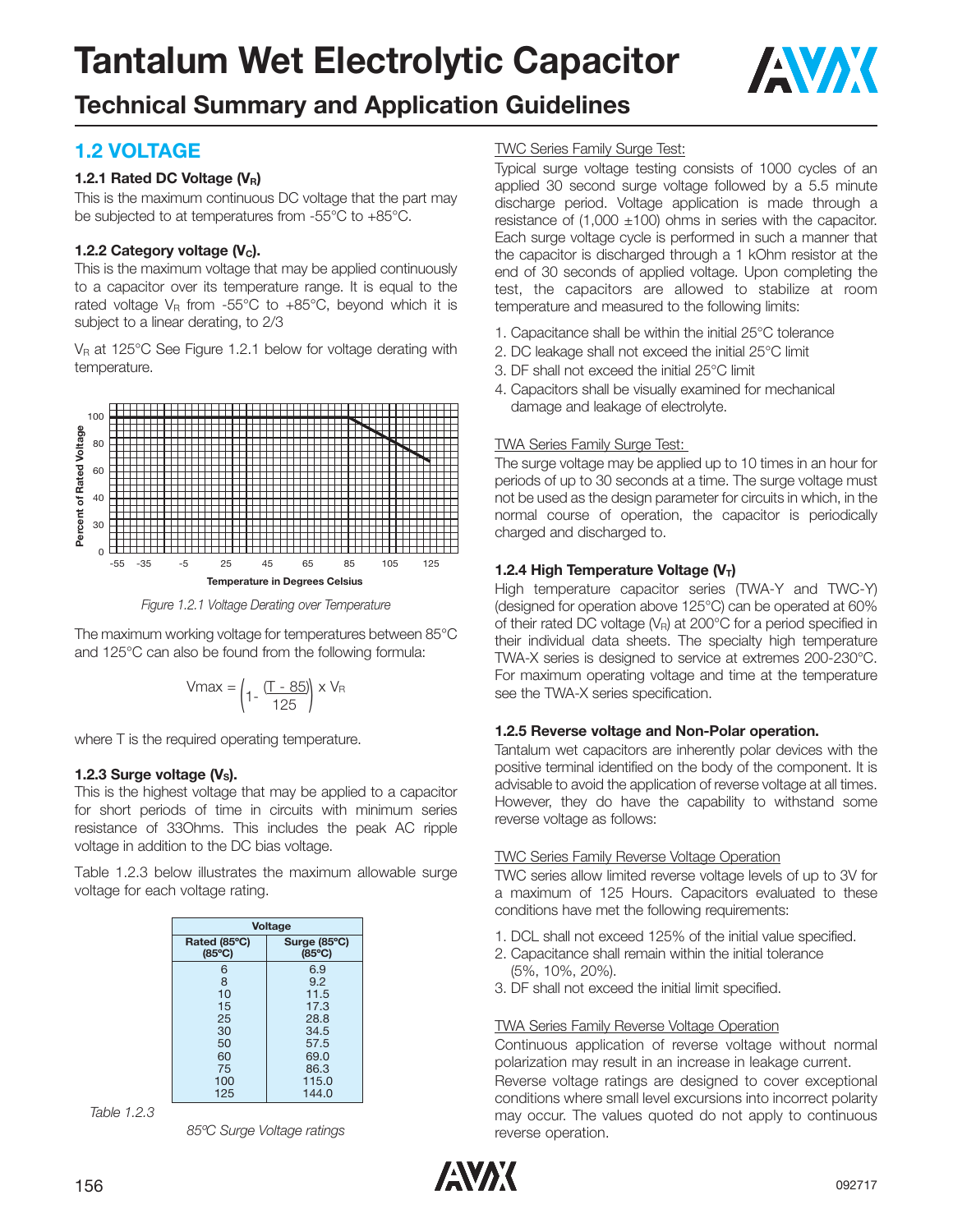

## **Technical Summary and Application Guidelines**

Any peak reverse voltage applied to the capacitor must meet the following criteria:

- a. The peak reverse voltage must be less than or equal to 1.5 volts and the product of the peak current times the duration of the reverse transient must be less than or equal to 0.05 ampere-second.
- b. The repetition rate of the reverse voltage surges must be less than 10 Hz.

#### Non-Polar Operation

Under conditions where the continuous application of a reverse voltage could occur, two similar capacitors should be used in a back-to-back configuration with the negative terminations having a common connection. This combination will give a total capacitance of approximately one half of the nominal capacitance of each capacitor. Under conditions of isolated pulses or during the first few cycles, the capacitance may approach the full nominal value.

#### **1.2.6 Superimposed A.C. Voltage (Vrms) - Ripple Voltage.**

This is the maximum rms alternating voltage, superimposed on a DC voltage, that may be applied to a capacitor.

The sum of the DC voltage and peak value of the superimposed ac voltage must not exceed the category voltage,  $V_c$ .

### **1.3 IMPEDANCE, (Z) AND EQUIVALENT SERIES RESISTANCE (ESR)**

#### **1.3.1 Impedance, Z.**

This is the ratio of voltage to current at a specified frequency. The impedance is measured at -55°C and 120Hz.

#### **1.3.2 Equivalent Series Resistance, ESR.**

The ESR of a wet tantalum behaves much the same as a solid tantalum capacitor. It will decrease as frequency increases and generally resonance is achieved above 100 kHz. ESR is measured at 120Hz and 25ºC with 2.0V DC bias applied. The ESR is frequency dependent and can be found by using the relationship:

$$
ESR = \tan \delta / 2\pi fC
$$

Where f is the frequency in Hz, and C is the capacitance in farads. ESR is one of the contributing factors to impedance, and at high frequencies (10kHz and above) it becomes the dominant factor.

#### **1.3.3 Frequency dependence of ESR.**

ESR and Impedance both reduce with increasing frequency. At lower frequencies the values diverge as the extra contributions to impedance (due to the reactance of the capacitor) become more significant. In the range (1–10) kHz the values of impedance and ESR are almost identical, while at higher frequencies (and beyond the resonant point of the capacitor) impedance again increases due to the inductance of the capacitor.



*Graph 1.3.3.a TWC Frequency Dependence of ESR* 



*Graph 1.3.3. b TWA Frequency Dependence of ESR* 

#### **1.3.5 Temperature dependence of Impedance, Z and ESR.**

ESR and impedance vary with temperature, with the most significant changes occurring at low temperature. ESR and Impedance can increase by a factor of 20 to 30 times at the lower limit of -55°C; low temperature impedance limits for each rating are given in the individual data sheets.

At High temperatures ESR levels reduce slightly. ESR is typically halved at +85°C and is reduced to almost a third at  $+125^{\circ}$ C.

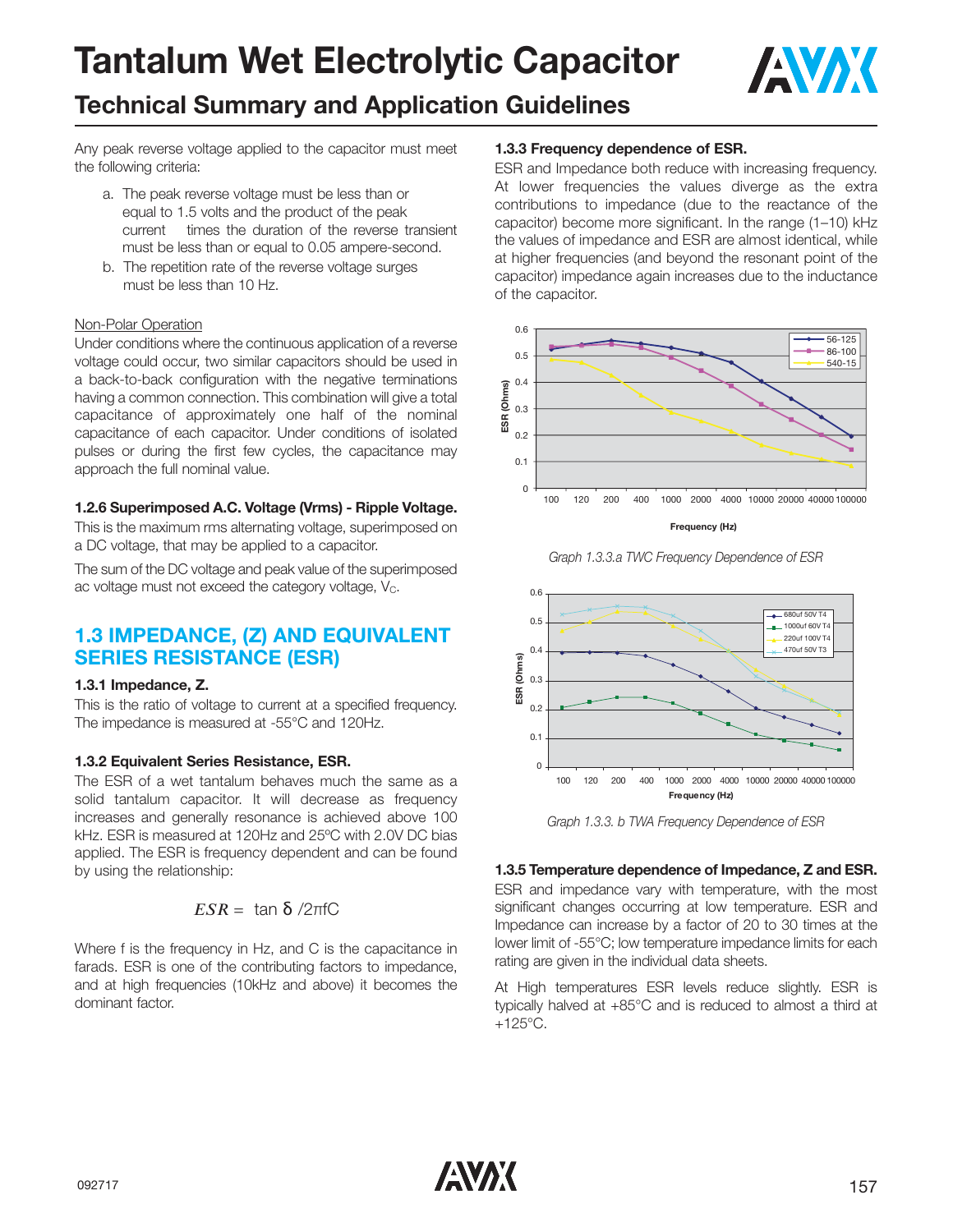

## **Technical Summary and Application Guidelines**

## **1.4 D.C. LEAKAGE CURRENT**

#### **1.4.1 Leakage current, DCL.**

The leakage current is dependent on the voltage applied, the time over which the voltage is applied and the component temperature. It is measured at +25°C with rated voltage applied. A protective resistance of 1000Ω is connected in series with the capacitor in the measuring circuit. Three to five minutes after application of the rated voltage the leakage current must not exceed the maximum values indicated in the individual data sheet.

Leakage limits are specified for 25ºC and 85ºC with rated voltage applied, and for 125ºC with category (2/3 rated) voltage applied.

Wet tantalum technology is characterized by extremely low leakage current, typically less than 0.0002CV (about 50 times lower than solid tantalum technology).

#### **1.4.2 Temperature Dependence of Leakage current.**

Leakage current increases with increasing temperature. In general, there will be a 10 to 12 times increase at 85°C and 125°C respectively. DCL limits for individual ratings at -55°C, +85°C and +125°C are given in the data sheet.

#### **1.4.3 Voltage dependence of the leakage current.**

When operated at applied voltages less than the rated voltage, leakage current will be greatly reduced.

When operated at applied voltages less than the rated voltage, reliability in any given application will be increased.

### **1.5 A.C. OPERATION, POWER DISSIPATION AND RIPPLE CURRENT**

#### **1.5.1 A.C. Operation.**

In an A.C. application heat is generated within the capacitor primarily by the a.c. component of the signal (which will depend upon the signal form, amplitude and frequency), and secondarily by the DC leakage (for most practical purposes this, second factor is insignificant). The actual power dissipated in the capacitor can be calculated using the formula:

 $P = 12R$ 

rearranged to:

$$
I = \text{SGRT} \, (\text{PR} \, \, \dots \, (\text{Eq. 1})
$$

Where:  $I = rms$  ripple current, amperes

- $R =$  equivalent series resistance, ohms
	- $U =$  rms ripple voltage, volts
	- $P = power$  dissipated, watts
	- $Z =$  impedance, ohms, at the frequency under consideration.

The maximum a.c. ripple voltage (Umax) is calculated from Ohms' law:

$$
Umax = IR
$$
 ....(Eq. 2)

Where P is the maximum specified permissible power dissipation.

However care must be taken to ensure that:

- 1. The DC working voltage of the capacitor must not be exceeded by the sum of the positive peak of the applied a.c. voltage and the DC bias voltage.
- 2. The sum of the applied DC bias voltage and the negative a.c. voltage peak must not exceed the reverse voltage specification limit.

#### **1.5.2 Power Dissipation**

Power dissipation is a measure of the power required to heat the capacitor to a certain temperature above ambient. Power dissipation is a function of case size and This is used in the above equations to calculate ripple current limits.

#### **1.5.3 Ripple Current.**

Ripple current is referenced at 40kHz at 2/3 rated voltage at 85°C and multipliers for applied voltages of different percentages of rated voltage, and for different frequencies, have been calculated over the temperature range from -55°C to 125°C. These are shown in table 1.5.3.

The reference point (40kHz at  $\frac{2}{3}$  rated voltage at 85°C) is highlighted in yellow in the table.

|                                                    | Frequency of applied<br>120 Hz<br>ripple current |           | 800 Hz |                          |                          | 1 kHz     |         |      |                          |           |      |                          |                          |
|----------------------------------------------------|--------------------------------------------------|-----------|--------|--------------------------|--------------------------|-----------|---------|------|--------------------------|-----------|------|--------------------------|--------------------------|
| Ambient still air<br>temperature (°C)              |                                                  | $\leq 55$ | 85     | 105                      | 125                      | $\leq 55$ | 85      | 105  | 125                      | $\leq 55$ | 85   | 105                      | 125                      |
|                                                    | 100%                                             | 0.6       | 0.39   |                          | -                        | 0.71      | 0.43    | -    | -                        | 0.72      | 0.45 |                          |                          |
| % of $85^{\circ}$ C                                | 90%                                              | 0.6       | 0.46   |                          | -                        | 0.71      | 0.55    | -    | -                        | 0.72      | 0.55 | -                        |                          |
| rated peak                                         | 80%                                              | 0.6       | 0.52   | 0.35                     | $\overline{\phantom{0}}$ | 0.71      | 0.62    | 0.42 | -                        | 0.72      | 0.62 | 0.42                     | $\overline{\phantom{0}}$ |
| voltage                                            | 70%                                              | 0.6       | 0.58   | 0.44                     | -                        | 0.71      | 0.69    | 0.52 | -                        | 0.72      | 0.7  | 0.52                     | $\overline{\phantom{0}}$ |
|                                                    | 66-2/3%                                          | 0.6       | 0.6    | 0.46                     | 0.27                     | 0.71      | 0.71    | 0.55 | 0.32                     | 0.72      | 0.72 | 0.55                     | 0.32                     |
| Frequency of applied<br>$10$ kHz<br>ripple current |                                                  |           |        | 40 kHz                   |                          |           | 100 kHz |      |                          |           |      |                          |                          |
| Ambient still air<br>temperature (°C)              |                                                  | $\leq 55$ | 85     | 105                      | 125                      | $\leq 55$ | 85      | 105  | 125                      | $\leq 55$ | 85   | 105                      | 125                      |
|                                                    | 100%                                             | 0.88      | 0.55   | $\overline{\phantom{0}}$ | -                        |           | 0.63    | -    |                          | 1.1       | 0.69 | -                        |                          |
| % of $85^{\circ}$ C                                | 90%                                              | 0.88      | 0.67   | -                        | $\overline{\phantom{0}}$ |           | 0.77    | -    | $\overline{\phantom{0}}$ | 1.1       | 0.85 | $\overline{\phantom{0}}$ |                          |
| rated peak                                         | 80%                                              | 0.88      | 0.76   | 0.52                     | $\overline{\phantom{0}}$ |           | 0.87    | 0.59 | $\overline{\phantom{0}}$ | 1.1       | 0.96 | 0.65                     | $\overline{\phantom{0}}$ |
| voltage                                            | 70%                                              | 0.88      | 0.85   | 0.64                     | $\overline{\phantom{a}}$ |           | 0.97    | 0.73 | $\overline{\phantom{0}}$ | 1.1       | 1.07 | 0.8                      | $\overline{\phantom{0}}$ |
|                                                    | 66-2/3%                                          | 0.88      | 0.88   | 0.68                     | 0.4                      |           |         | 0.77 | 0.45                     |           | 1.1  | 0.85                     | 0.5                      |

*Fig. 1.5.3 Ripple current multipliers vs. Frequency, temperature and applied voltage*

### **1.6 SOLDERING CONDITIONS AND BOARD ATTACHMENT**

#### **1.6.1 Wave Soldering.**

AVX leaded tantalum capacitors are designed for printed circuit board (pcb) attachment via a wave soldering operation. The soldering temperature and time should be the minimum required for a good connection. After insertion into the pcb, the exposed leads can be passed through wave solder, a suitable temperature/time combination being 230°C – 250°C for 3-5 seconds. Figure 1.7.1 illustrates the allowable range of peak temperature versus time for wave soldering.